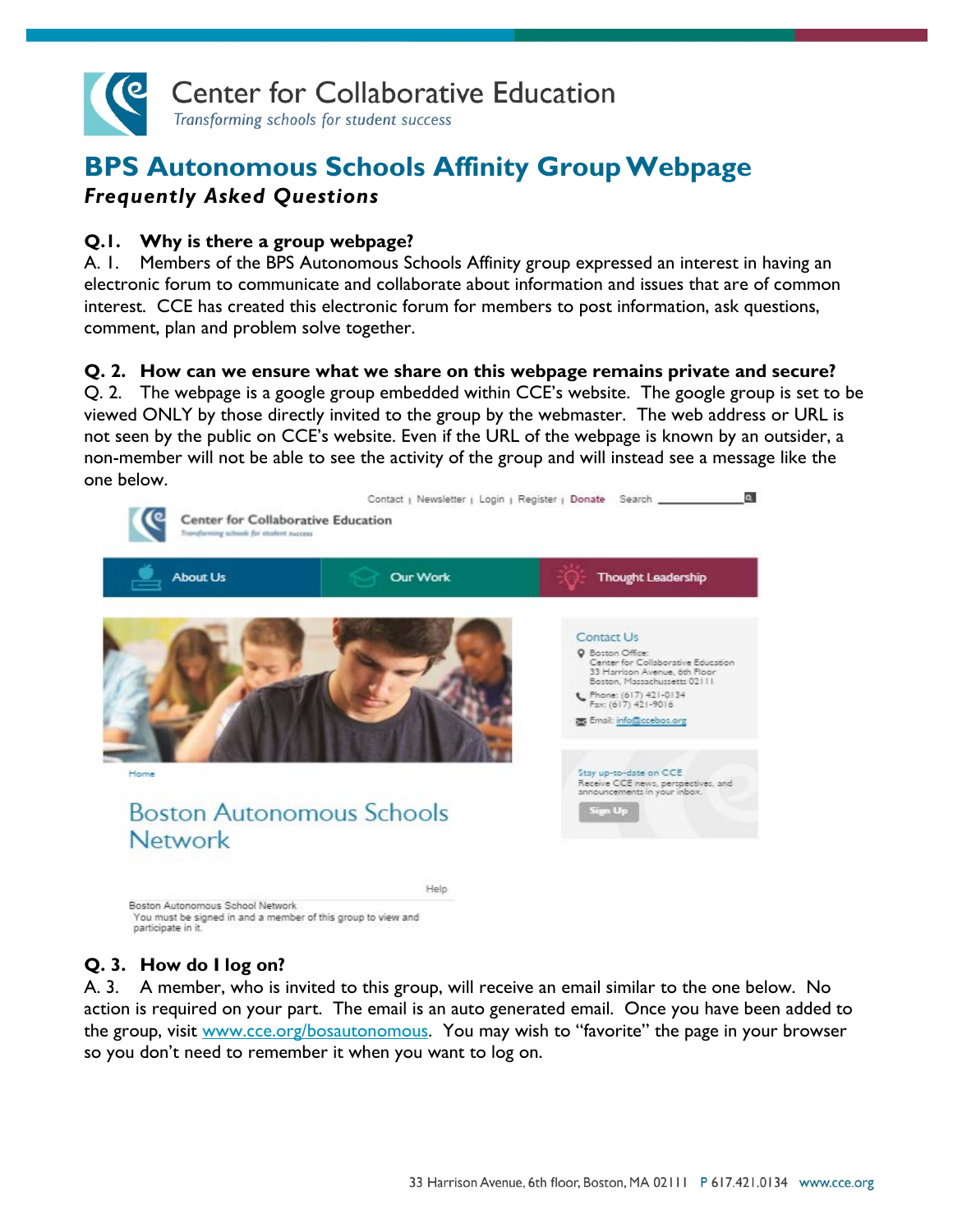| From:<br>To:<br>Cc | I.giuffre<br>Sent: Fri 2/26<br>Lisa Giuffre                                                                                                                                                                                                                                                                                                                                                                                          |
|--------------------|--------------------------------------------------------------------------------------------------------------------------------------------------------------------------------------------------------------------------------------------------------------------------------------------------------------------------------------------------------------------------------------------------------------------------------------|
| Subject:           | Fwd: You have been added to Boston Autonomous School Network                                                                                                                                                                                                                                                                                                                                                                         |
|                    | <b>Message from Lisa Giuffre</b>                                                                                                                                                                                                                                                                                                                                                                                                     |
|                    | hello                                                                                                                                                                                                                                                                                                                                                                                                                                |
|                    | Google Groups allows you to create and participate in online forums and email-based groups with a rich community experience. You can also use your Group to share documents, pictures, and<br>calendars invitations.<br>If you do not wish to be a member of this group you can unsubscribe. If you believe this group may contain spam, you can also report the group for abuse. For additional information see our help<br>center. |
|                    | View this group                                                                                                                                                                                                                                                                                                                                                                                                                      |
|                    | If you do not wish to be added to Google Groups in the future you can opt out here.                                                                                                                                                                                                                                                                                                                                                  |

# **Q. 4. How will I know when there is activity on the page?**

A. 4. By default, each member's profile is set to view activity on the web only (*Don't send me email updates*). We thought it best to allow you to choose how often you wish to get emails about posts. If you don't wish to receive emails alerting you to posts, no action is required and you can visit the webpage at your leisure. However, if you wish to know when there is activity on the page, you can choose the frequency with which you are notified by email regarding posts.

To change the default setting, log on to the page [\(www.cce.org/bosautonomous\)](http://www.cce.org/bosautonomous). You will see a tab that says, *Membership and email settings*. Clicking this button will allow you to choose how regularly you are notified regarding page updates.



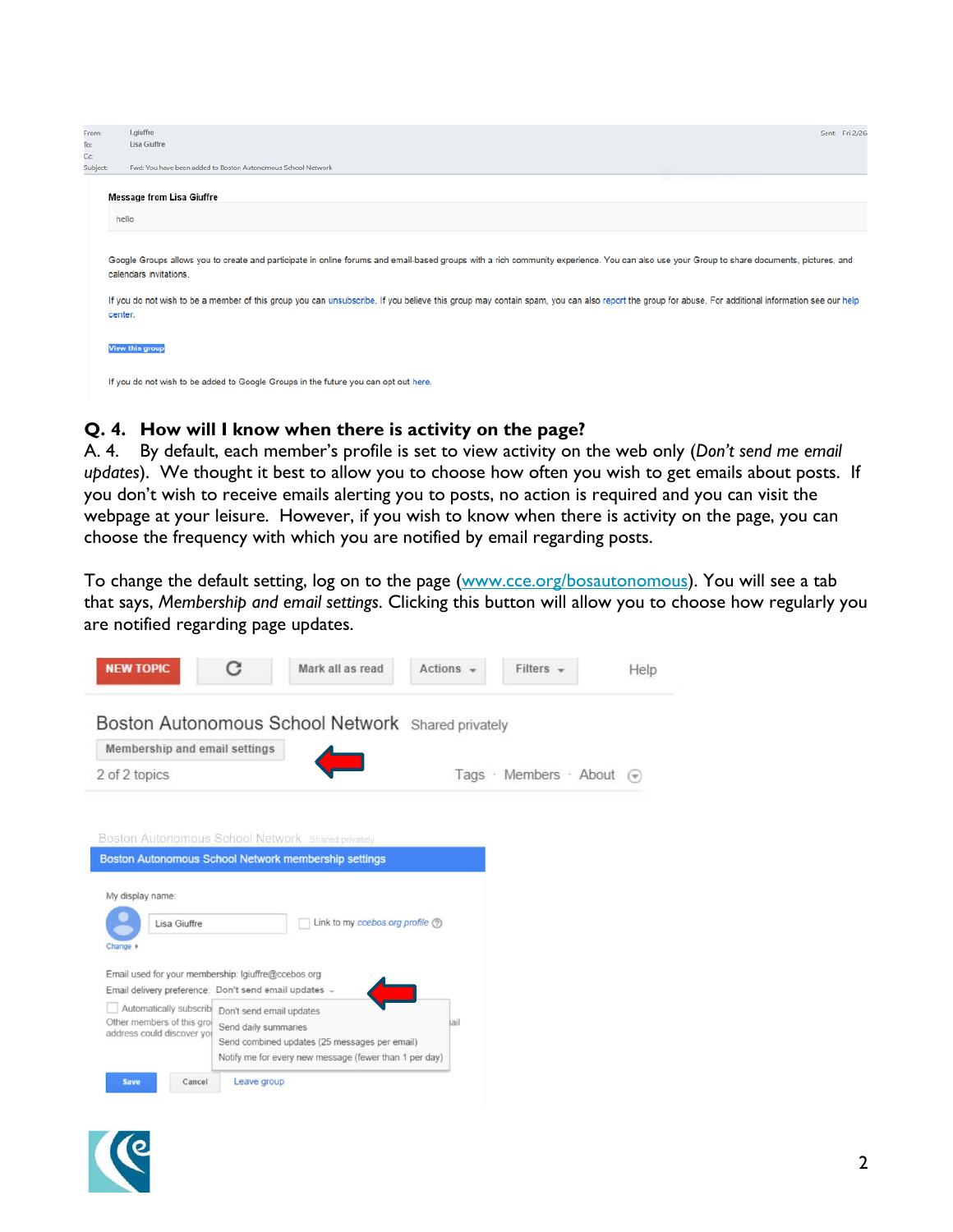### **Q. 5. How do I post and reply to comments?**

A. 5. When you visit [www.cce.org/bosautonomous,](http://www.cce.org/bosautonomous) you will see a red button on the left hand side of the page that says, *New Topic*. Clicking on that will bring you to a window that allows you to choose any number of post options.

You can start a discussion, ask a question or post an announcement to the group. Select a subject for your post and what type of post it is. Then type your text and format if you desire. You can also attach files to your post. By clicking, *Email updates to me*, you will receive a notification when someone replies to your post. You can also add a tag to the post. The group as a whole may decide to use common tags to facilitate easy searches for different topics. For example, you can tag your posts with up to three keywords such as (budget, central office, scheduling, etc.).

| By<br>me (Lisa Giuffre) =<br>L |                    |                                                                              |                                       |                              | Choose from Start a discussion, Ask a<br>question or make an announcement. |                         |      |  |
|--------------------------------|--------------------|------------------------------------------------------------------------------|---------------------------------------|------------------------------|----------------------------------------------------------------------------|-------------------------|------|--|
| Subject<br>Type of post        | Start a discussion | Email updates to me $\qquadblacksquare$ Attach a file Add a reference Add Cc | ı                                     |                              | Display at the top                                                         |                         | Lock |  |
| Normal<br>這<br>Link            | 這                  | Normal $\bullet$<br>狂<br>任<br>66                                             | $\mathbf{B}$<br>$\boldsymbol{I}$<br>틀 | $\overline{\mathbf{u}}$<br>畺 | A<br>I.<br>亖                                                               | $\rightarrow$<br>$\{\}$ |      |  |
|                                |                    |                                                                              |                                       |                              |                                                                            |                         |      |  |